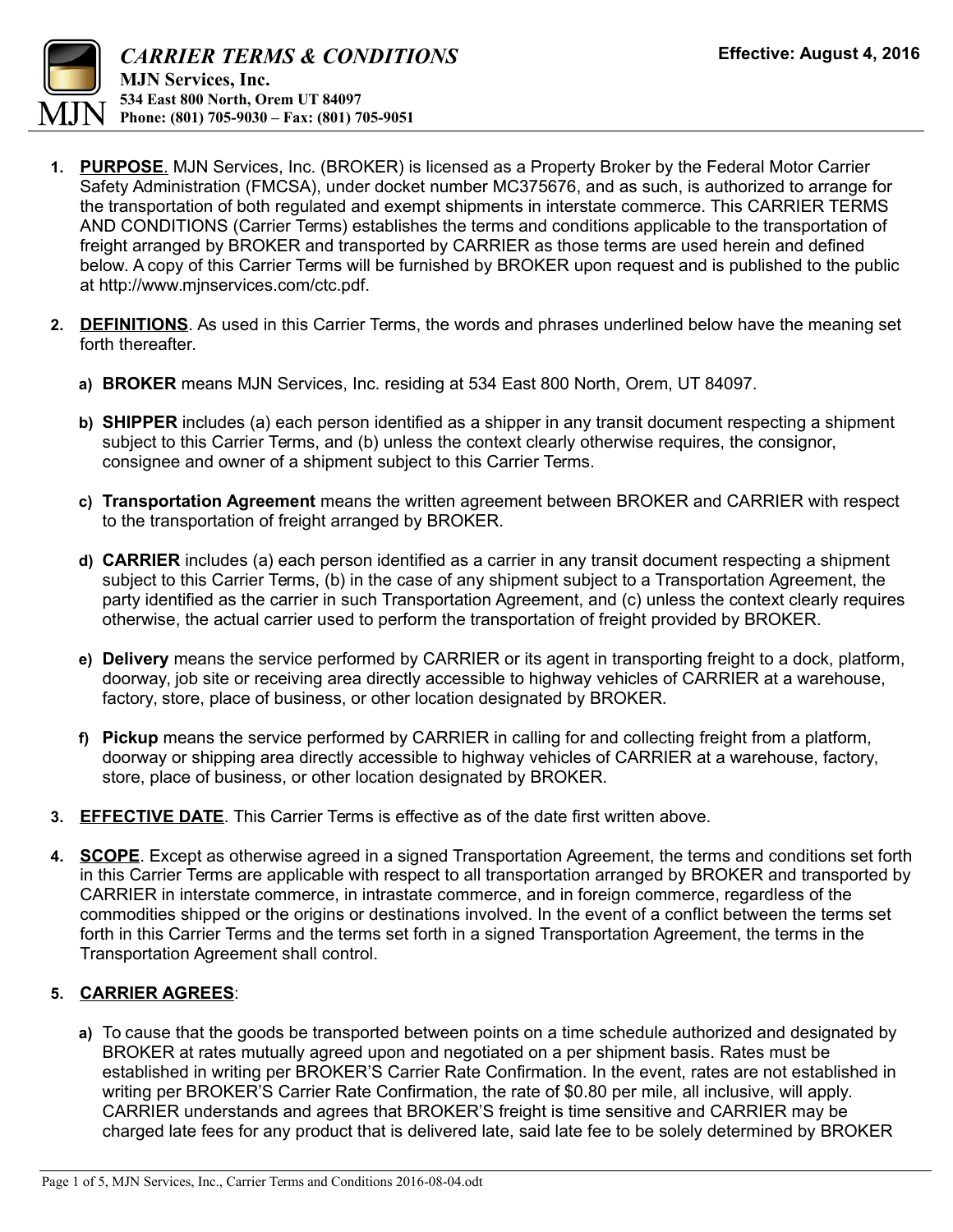after considering all facts and circumstances.

- **b)** Shipments made under this Carrier Terms will be subject to all the terms and conditions of the Uniform Straight Bill of Lading. All such documents shall show actual consignor and consignee and the CARRIER'S name shall be shown on the bill of lading as the Carrier of Record. The BROKER'S name will not be shown on the bill of lading as Carrier and if it does appear it must be reflected as "Transportation Broker" only. CARRIER shall become solely liable for the freight when it takes/receives possession thereof, and the trailer is loaded, regardless of whether a bill of lading has been issued, and/or signed, and/or delivered to CARRIER. Any terms of the bill of lading inconsistent with the terms of this Carrier Terms shall be controlled by the terms of this Carrier Terms.
- **c)** To bill all charges for transportation services directly to BROKER within ten (10) days of delivery and shall provide BROKER with **ORIGINAL** signed bills of lading and delivery receipts evidencing such service, together with BROKER'S Carrier Rate Confirmation and CARRIER'S invoice.
- **d)** That payment will be denied if the documents referred to in paragraph 5.c) above are not received by BROKER within ninety (90) days from the first pickup date of shipment, and no billing adjustments will be accepted by BROKER after the ninety (90) day period has expired..
- **e)** To assume full and complete responsibility and shall be liable to BROKER for loss, damage, and delay to any property transported under this Carrier Terms. Such liability shall begin at the time CARRIER takes/receives possession of the freight and shall continue until said cargo is delivered to consignee at destination, or to any intermediate named stop off party directed by BROKER. CARRIER shall be liable for the full value of the shipment which shall be understood to mean the replacement cost of the lost or damaged items or delay charges plus associated brokerage fees and freight. Exclusions in CARRIER'S insurance coverage shall not exonerate CARRIER from this liability.
- **f)** To indemnify, defend and hold BROKER and its customers (including their officers, directors, employees, subcontractors and agents) harmless from and against any and all lawsuits, claims, charges, liabilities, judgments, damages, fines, penalties, costs, demands and expenses (including costs of defense, settlement and reasonable attorney's fees) of whatever type or nature, including damage or destruction of any property, or injury (including death) to any person, arising out of or related to, directly or indirectly, CARRIER'S transportation of freight pursuant to this Carrier Terms.
- **g)** To maintain adequate insurance coverage for trucker's auto liability in an amount of not less than \$1,000,000 combined single limit and motor truck cargo coverage in an amount equal to the full value of the maximum quantity of goods transported under this Carrier Terms, but in no event less than \$100,000 per shipment. The auto and cargo insurance shall be in the form required by 49 CFR 1043.2 and have no exclusions or restrictions that would not be accepted by the Interstate Commerce Commission for filing under those statutory requirements aforecited. CARRIER shall cause its insurance carrier to forward forthwith to BROKER a standard Certificate of Insurance, which certificate shall require the insurance carrier to list BROKER as a certificate holder and to give BROKER written notice thirty (30) days prior to cancellation of such insurance. CARRIER is liable for all cargo loss or damage above amounts paid by insurance.
- **h)** CARRIER is solely responsible for any Worker's Compensation in accordance with the laws of all states in or through which the CARRIER will operate. The CARRIER agrees to assume the total and sole responsibility to assure adequate worker's compensation coverage is in place for its employees and other persons as the law may require.
- **i)** BROKER may set off against the amounts invoiced by the CARRIER: (1) any amounts advanced to the CARRIER or its representatives; (2) any expenses incurred by the BROKER on behalf of the CARRIER; (3) the replacement cost of any lost or damaged shipping devices, such as, but not limited to, pallets, barrels, boxes, or other containers; and, (4) any amount CARRIER is indebted to BROKER or its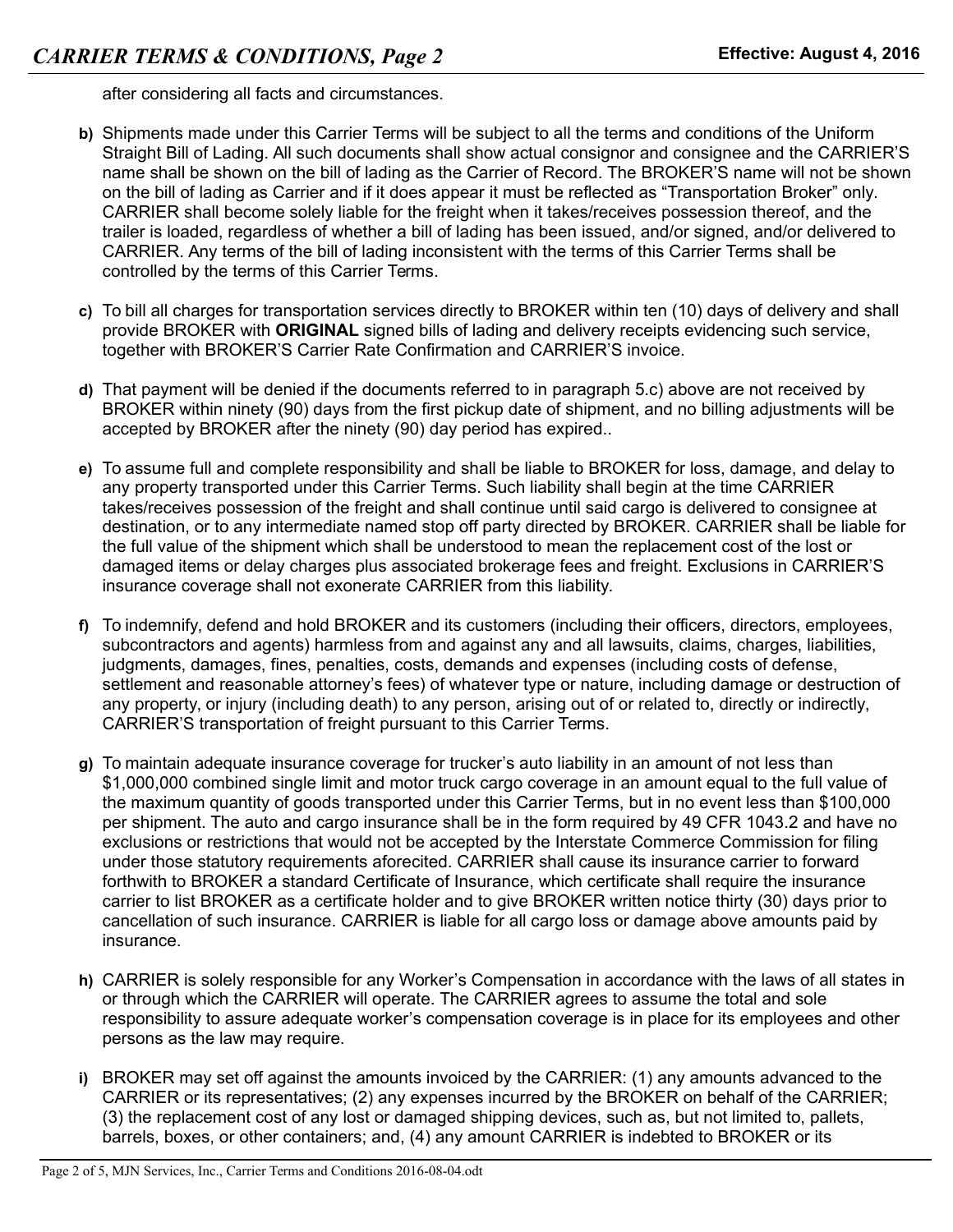customers, including freight loss, damage and delay claims.

- **j)** If for any reason, CARRIER fails to complete transportation of commodities in transit under the terms of this Carrier Terms, or abandons a shipment and thereby subjects BROKER to liability, CARRIER expressly agrees that BROKER shall have the right to complete the trip using other equipment, and hold CARRIER liable for costs and damages.
- **k)** CARRIER is relying on the general credit of BROKER and hereby waives and releases all liens which CARRIER might otherwise have to any goods of BROKER'S Customers in the possession or control of CARRIER. CARRIER shall not withhold any goods of BROKER'S Customers on account of any dispute as to prices or alleged failure of BROKER to pay charges incurred under this Carrier Terms.
- **l)** CARRIER further acknowledges and agrees that BROKER is an independent contractor as to its Customers, and is not the agent of any Customer. CARRIER authorizes BROKER to invoice SHIPPER for services provided by CARRIER, and CARRIER agrees that it shall not look to the Customers of BROKER under any circumstances for payment of freight charges and hereby waives any such right.
- **m)** For a period of two (2) years after the later of (a) the date of delivery, or (b) the termination date of a Transportation Agreement, CARRIER shall not, directly or indirectly, solicit or do business of a transportation nature with any of BROKER'S Customers who are serviced by CARRIER as a result of this shipment. Solicitation prohibited under this Carrier Terms means participation in any conduct, whether direct or indirect, the purpose of which involves transportation and/or handling of property by CARRIER for which CARRIER does, or did in the past, provide such services for that customer under arrangements first made or procured by BROKER. If CARRIER performs services of a transportation nature for compensation for any Customer of BROKER without prior authorization from BROKER, CARRIER shall immediately pay to BROKER an amount equal to fifteen percent (15%) of all revenues invoiced by CARRIER to the solicited Customer. BROKER shall identify its Customers to CARRIER as each first load from each Customer is tendered to CARRIER. CARRIER'S acceptance of the load and movement of the property will acknowledge that this new customer is BROKER'S Customer.

## **6. BROKER AGREES**:

- **a)** To perform all billing, invoicing, and collection services to or with respect to customers whose property is transported by CARRIER pursuant to this Carrier Terms.
- **b)** To pay CARRIER for CARRIER'S services within twenty-one (21) days, after receipt of **ORIGINAL** shipment bills of lading and delivery receipts, free and clear from any question of claim, shortages, or damage, together with BROKER'S Carrier Rate Confirmation and CARRIER'S invoice for the agreed upon transportation compensation.

## **7. OTHER:**

- **a)** It is understood and agreed that the relationship between BROKER and CARRIER is that of independent contractor and that no employer/employee relationship exists, or is intended. BROKER has no control of any kind over CARRIER, including but not limited to routing of freight, and nothing contained herein shall be construed to be inconsistent with this provision.
- **b)** CARRIER and BROKER acknowledge and agree that this Carrier Terms does not bind the respective parties to exclusive services to each other. Either party may enter into similar agreements with other carriers, brokers, or freight forwarders.
- **c)** Failure of either party to enforce a breach or waiver of any provision or term of this Carrier Terms shall not be deemed to constitute a waiver of any subsequent failure or breach, and shall not affect or limit the right of either party to thereafter enforce such a term or provision.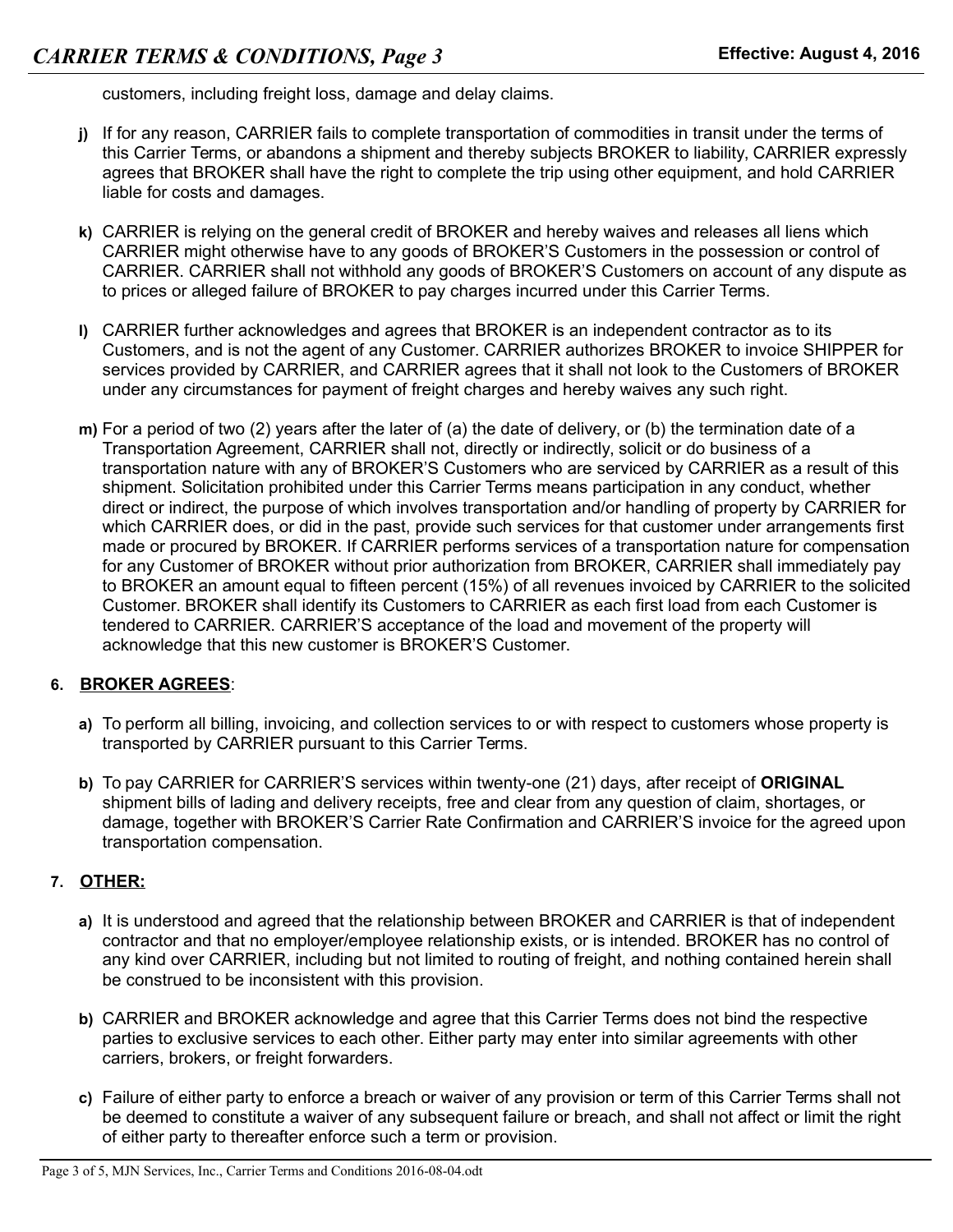- **d)** Obligations of this Carrier Terms are separate and divisible and in the event that any clause is deemed unenforceable, the balance of this Carrier Terms shall continue in full force and effect. CARRIER expressly waives all rights and remedies under Title 49 U.S.C., Subtitle IV, Part B to the extent they conflict with this Carrier Terms.
- **e)** CARRIER shall limit disclosure of information concerning this Carrier Terms and each of BROKER'S Carrier Rate Confirmations relating to freight transported by CARRIER, to only CARRIER'S agents, employees and subcontractors directly involved in its execution and performance. CARRIER shall only use BROKER'S and its Customer's technical and business information to provide the transportation and related service required under this Carrier Terms and the related Carrier Rate Confirmation.
- **f)** CARRIER shall forthwith pay to BROKER the amount of all actual attorneys' fees and all filing, recording, publication, collection, search, and related administrative costs, including interest at 18% per annum from the date said costs are incurred until paid, with respect to the defense or enforcement of BROKER'S interests under this Carrier Terms (whether or not BROKER files a lawsuit against CARRIER). Without limiting the generality of the foregoing, CARRIER shall, with respect to each and all of the foregoing, pay all actual attorneys' fees and costs BROKER incurs in order to: obtain legal advice; enforce or seek to enforce any of its rights; prosecute actions against, or defend actions by third parties; commence, intervene in, respond to, or defend any action or proceeding; or file or prosecute a claim or right in any action or proceeding, including, but not limited to, any probate claim, bankruptcy claim, third-party claim, or secured creditor claim. In the event BROKER brings any lawsuit against CARRIER predicated on a breach of this Carrier Terms, or in any manner relating to this Carrier Terms, BROKER shall be entitled to recover its costs and attorney's fees in addition to any amounts awarded by the court, including, but not limited to, interest at 18% on all unpaid balances from the date said amounts are incurred or awarded until paid, and attorneys' fees and costs incurred in the enforcement of, execution upon or defense of any order, decree, award or judgment.
- **g)** In the event of Insolvency proceedings being instituted by or against CARRIER, BROKER, or an agent of BROKER, may immediately enter upon any owned or leased property of CARRIER, including a trailer where property belonging to BROKER'S customer may be found and take possession of such goods.
- **h)** CARRIER specifically agrees that all freight tendered to it through BROKER shall be transported on equipment operated only under the authority of CARRIER and CARRIER shall not in any manner subcontract, broker, or in any other form arrange for the freight to be transported by a third party without the specific written consent of BROKER. All shipments accepted by CARRIER shall be transported by equipment registered, licensed, insured and identified by CARRIER under its own name and USDOT number; and all shipments, equipment and operations shall be insured by insurance policies obtaind by CARRIER and specifically naming CARRIER as the insured.
- **i)** This Carrier Terms shall be governed, construed and interpreted in accordance with the laws of the State of Utah. CARRIER: (i) agrees that all actions or proceedings relating directly or indirectly to this Carrier Terms or any of the obligations contained therein shall be litigated in courts located within the State of Utah, Utah County, or such other court as BROKER may elect, in its sole discretion; (ii) consents to the jurisdiction and venue of any such court, irrevocably agrees to be bound by any judgment rendered thereby in connection with this Carrier Terms, and consents to service of process in any such action or proceeding by personal delivery or any other method permitted by law; and (iii) waives any and all rights CARRIER may have to object to the jurisdiction of any such court, or to, transfer or change the venue of any such action or proceeding.
- **j)** This Carrier Terms, together with the Transportation Agreement, if any, contains the entire agreement herein between the parties and no amendments or additions hereto can be made except by written instrument executed by both parties. Notwithstanding the provisions of this paragraph, BROKER may in the future modify, add to, or take away from this Carrier Terms and publish a new amended document to its